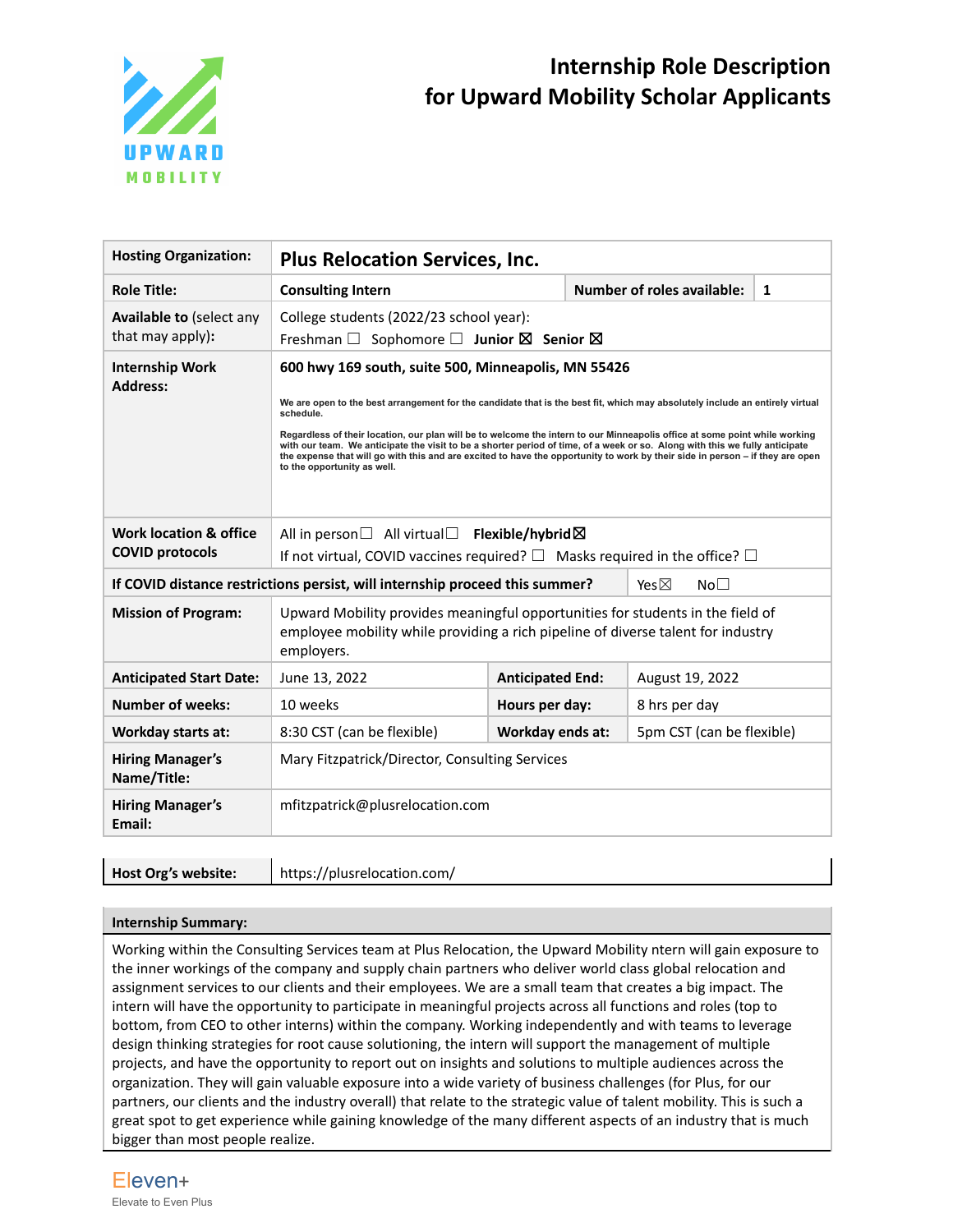## Additionally, you may be required to participate in group project activities with other interns during work hours.

#### **Essential Responsibilities of the Role:**

The projects of the Consulting Team are ongoing and ever-changing, as they provide support to partners both internally and externally. Some responsibilities of the Intern will include, but are not limited to:

- Assist in the development of new and ongoing client and team projects (can include client/team training opportunities, special reports, policy and program benchmarking, etc.)
- Support in the maintenance of the Plus website and technology tools
- Support in the creation, execution, and analysis of any surveys for our internal and external customers
- Opportunity for data analysis to find insights that will help us to advise clients and team members
- Opportunity to create, edit, support and critique multiple types of content (written, audio, video)

#### **Knowledge and skills required:**

#### Preferred Skills:

- Strong organizational skills with the ability to handle multiple tasks simultaneously
- Ability to be a self-starter and work autonomously, as well as be part of a successful team
- Passionate about providing excellent customer service to both internal and external customers
- Ability to manipulate and analyze data
- Strong verbal and written communication skills
- Attention to detail

#### **What does success look like for the intern at the end of the summer:**

The intern will come away with a better understanding of the overall talent mobility industry and the unique challenges that companies face as they try to get the right people, in the right place, at the right time, and at the right cost. They will gain a unique perspective on outsourcing for the services that support the various types of employee mobility, learn more about the economics of the industry, gain exposure to key trends, and see how it all fits into the overall global economy. The intern will have had the opportunity to work in a culture of innovation for a company that is a leading provider of services and technology in the talent mobility industry.

While many internships offer specific work for a specific team, this intern will have the opportunity to work with teams and employees across the entire organization as we collaborate on our Consulting mission to "design solutions and share insights with our clients, partners, and industry". The intern will have the opportunity to work with a dynamic group of Consulting experts.

#### **Training Program**

This intern will be part of a larger group of interns at Plus Relocation, besides being part of the Upward Mobility cohort. What interns can expect to gain from Plus's program:

- Understand business structure and cross functionality of departments.
- Learn about your role and team.
- Gain an understanding of Plus operations and the global mobility industry.
- Enhance your professionalism and business etiquette.
- Acquire a valuable understanding of business principles.
- Further develop your ability to manage time and prioritize.